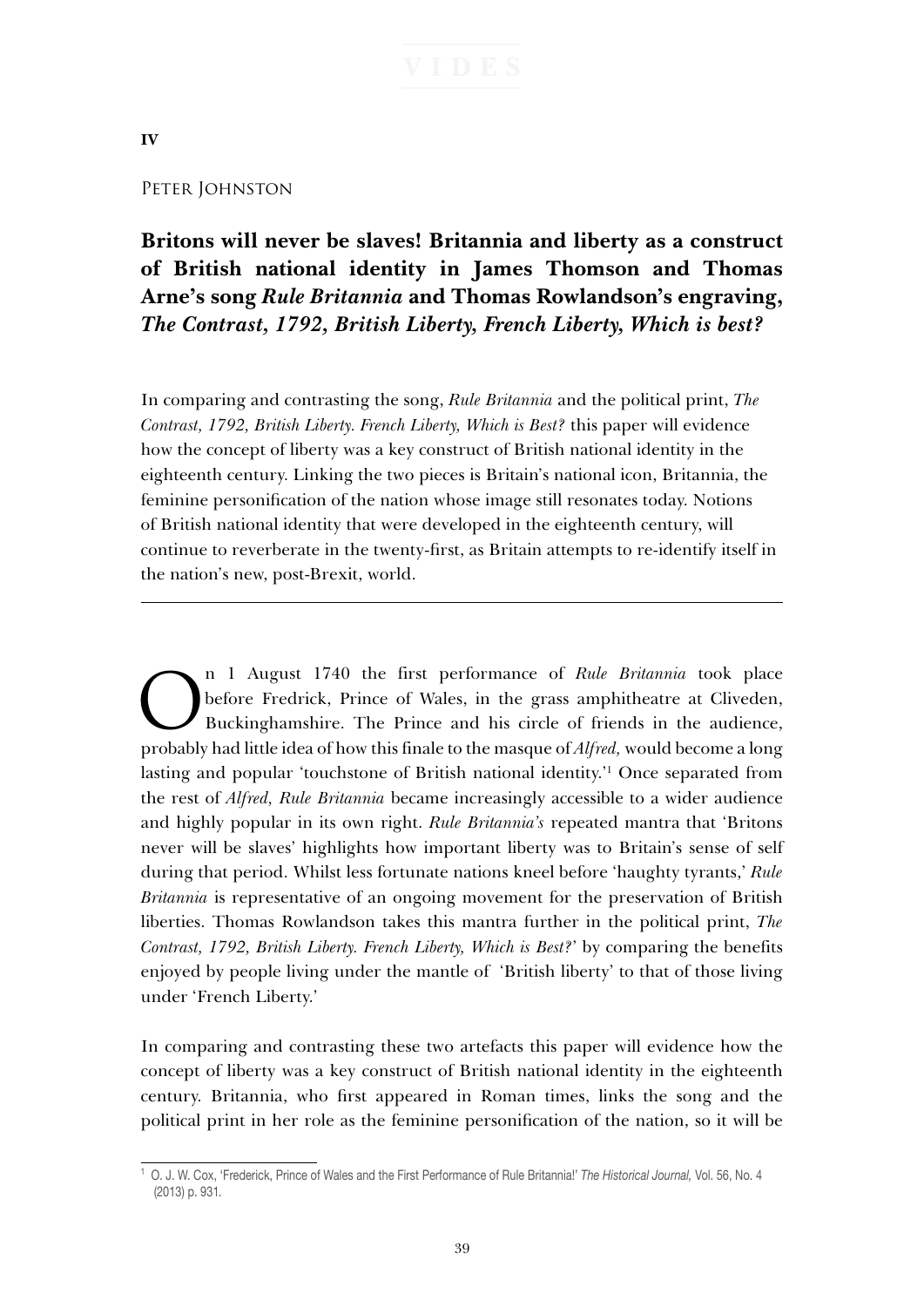necessary to consider how this icon developed into her eighteenth-century role and how national icons have a key role to play in notions of national identity. The term 'national identity' is widely invoked so it is worth setting down at least some of the theory about what it actually means. This is particularly appropriate in the context of the national identity of Great Britain, a nation that had only been formed a few decades before *Rule Britannia* was written.

Keith Cameron has argued that national identity is a term that is 'used frequently but which often beggars definition.'2 Peter Jackson suggests this might be because national identity is 'contested terrain' that depends on the interests of those involved.3 There is certainly no lack of scholarly debate around notions of national identity. As Norman Davies drily remarks, 'there are as many theories on the essence of nations as there are theorists.'4 Much of the earlier discourse was largely based on arguments about whether the nation was a natural phenomenon based on its common heritage, or a 'a manipulative project' carried out by elites who mobilize their followers using nationalist ideology.'5 Notwithstanding the merits of these and other arguments, perhaps for our purposes Benedict Anderson's famous concept of the nation as an 'imagined political community' is sufficient.6

Following the Treaty of Union in 1706 the imagined 'British' political community in the early part of the eighteenth century needed to integrate the identities of the Kingdoms of England and Scotland into one new identity, the kingdom of Great Britain. Linda Colley has suggested that 'Protestantism was the foundation that made the invention of the new, 'Great Britain' possible.'7 The new combined nation state was an invention forged by war, mostly with Catholic France, but war 'could never have been so influential without the impact of religion.'8 However, in considering how contemporary Britons saw themselves, David Armitage suggests that they selfidentified as, 'Protestant, commercial, maritime and free.'9 The weight given to each of these factors is difficult to determine but in considering *Rule Britannia* and *The Contrast, 1792, British Liberty. French Liberty, Which is Best?*' it will be argued that notions of liberty were a much bigger factor in the new imagined community of Briton's selfidentity than Colley postulates.

Within this imagined community the nation is often presented as, 'a larger than life human being,' a symbolic character that encapsulates the nations characteristics.<sup>10</sup> Gerald Newman points out that this character is much more complex than a stereotype

<sup>2</sup> K. Cameron, (ed.) *National Identity* (Oxford, 1994) p. 1.

<sup>3</sup> P. Jackson, *Maps of Meaning* (London, 1989) p. 4.

<sup>4</sup> N. Davies, *Europe: A History* (London, 1997) p. 813.

<sup>5</sup> Calhoun, p. 30.

<sup>6</sup> B. Anderson, *Imagined Communities: Reflections on the Origin Spread of Nationalism* (London, 1985) p. 15.

<sup>7</sup> L. Colley, *Britons: Forging the Nation: 1707-1837* (New Haven and London, 2014) p. 54.

<sup>8</sup> Ibid. p. 376.

<sup>9</sup> D. Armitage, *The Ideological Origins of The British Empire* (Cambridge, 2000) p. 173.

<sup>10</sup> K. Cameron, *The Nation: Myth or Reality* (Oxford, 1994) p. 58.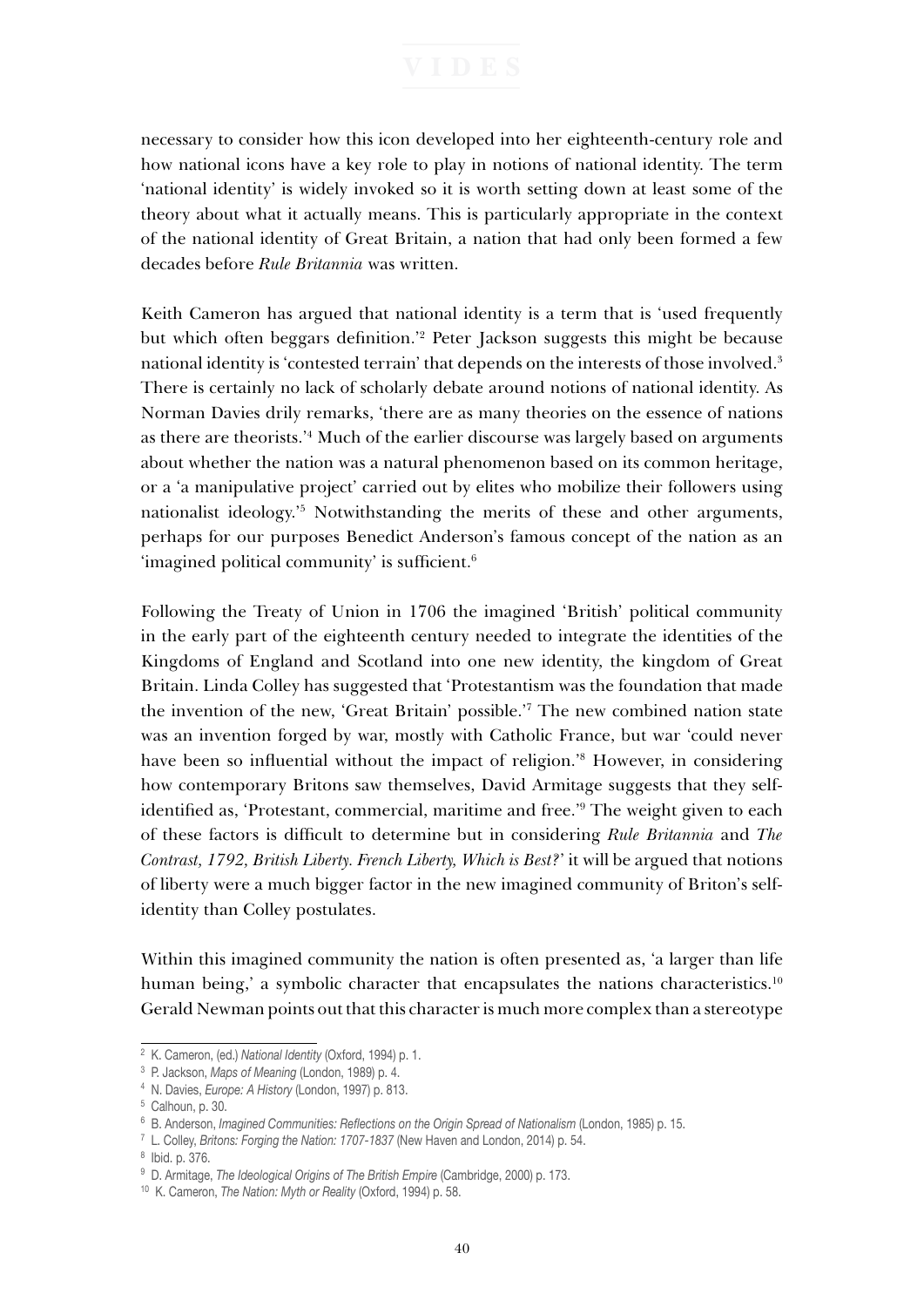'because of its psychological, educational and historic dimensions.'11 Madge Dresser has pointed out how an icon of the nation has the 'ability to convey a multiplicity of meanings at many levels.'12 She goes on to point out that the powerful psychological force of a visual symbol transcends logical explanation.13 Britannia became established as the visual symbol of Britain from the early days of James I and eventually became a national icon that its people could relate to.<sup>14</sup>

Britannia had first briefly appeared as a symbol of Britain in a series of reliefs from the first century AD that celebrated the conquest of Britain by the Emperor Claudius.15 The Romans gave provinces they had conquered symbolic feminine names that developed into allegorical figures.16 In one of the reliefs Claudius is seen overpowering a semi-naked Britannia who wears a Phrygian hat. Originally worn by a manumitted slave to denote their free status the Phrygian hat or cap later became a symbol of liberty.17 It was a symbol that Britannia would continue to wear, sometimes interchangeably with a peaked helmet, as she appeared on coins in the Roman period.18 Britannia disappeared from view in post Roman times only appearing after the Reformation. In the early seventeenth century she appeared symbolising Britain in a few frontiers pieces and then later some coins.19 It was in the reign of James I that she appeared frequently portrayed as a symbol of national unity.<sup>20</sup> Tamara Hunt suggests that she was used at this time 'to stress the union of Scotland and England under one crown.'21

By the mid-eighteenth century Britannia had become truly established as a national icon and lent herself to *Rule Britannia*, the patriotic song that emphasised Britain's freedom, backed by its naval power, above all else.<sup>22</sup> Britannia was also appearing in political prints, coins and pamphlets, as she became 'the embodiment of triumphant self-esteem' and an icon of national identity.<sup>23</sup> Her classical appearance had now become standardised and usually included: a trident or spear, a shield with the arms or stylised flag of Britain and a helmet or cap of liberty.<sup>24</sup> This cap of liberty strongly associated Britannia, the personification of the nation, with the idea that Britons were a free people.

<sup>&</sup>lt;sup>11</sup> G. Newman, *The Rise of English Nationalism: A Cultural History; 1740 -1830* (New York, 1997) p. 123.

<sup>12</sup> M. Dresser, 'Britannia' in R. Samuel (ed.) *Patriotism: The Making and Unmaking of British National Identity, Volume 3, National Fictions* (London and New York, 1989) p. 43.

<sup>&</sup>lt;sup>13</sup> Dresser, p. 43.

<sup>14</sup> T. L. Hunt, *Defining John Bull, Political Caricature and National Identity in Late Georgian England* (Aldershot, 2003) p. 121.

<sup>15</sup> Dresser, p. 26.

<sup>16</sup> H. M. Atherton, *Political Prints in the Age of Hogarth: A Study of the Ideological Representation of Politics* (Oxford, 1974) p. 89.

<sup>17</sup> Dresser, p. 26.

<sup>18</sup> Ibid. p. 28.

<sup>19</sup> L. Colley, *Britons: Forging the Nation: 1707-1837* (New Haven and London, 2014) p. 398.

<sup>20</sup> Dresser, p. 30.

<sup>21</sup> Hunt, p. 121.

<sup>22</sup> Atherton, p. 84.

<sup>23</sup> Ibid. p. 97.

<sup>24</sup> Hunt, p. 122.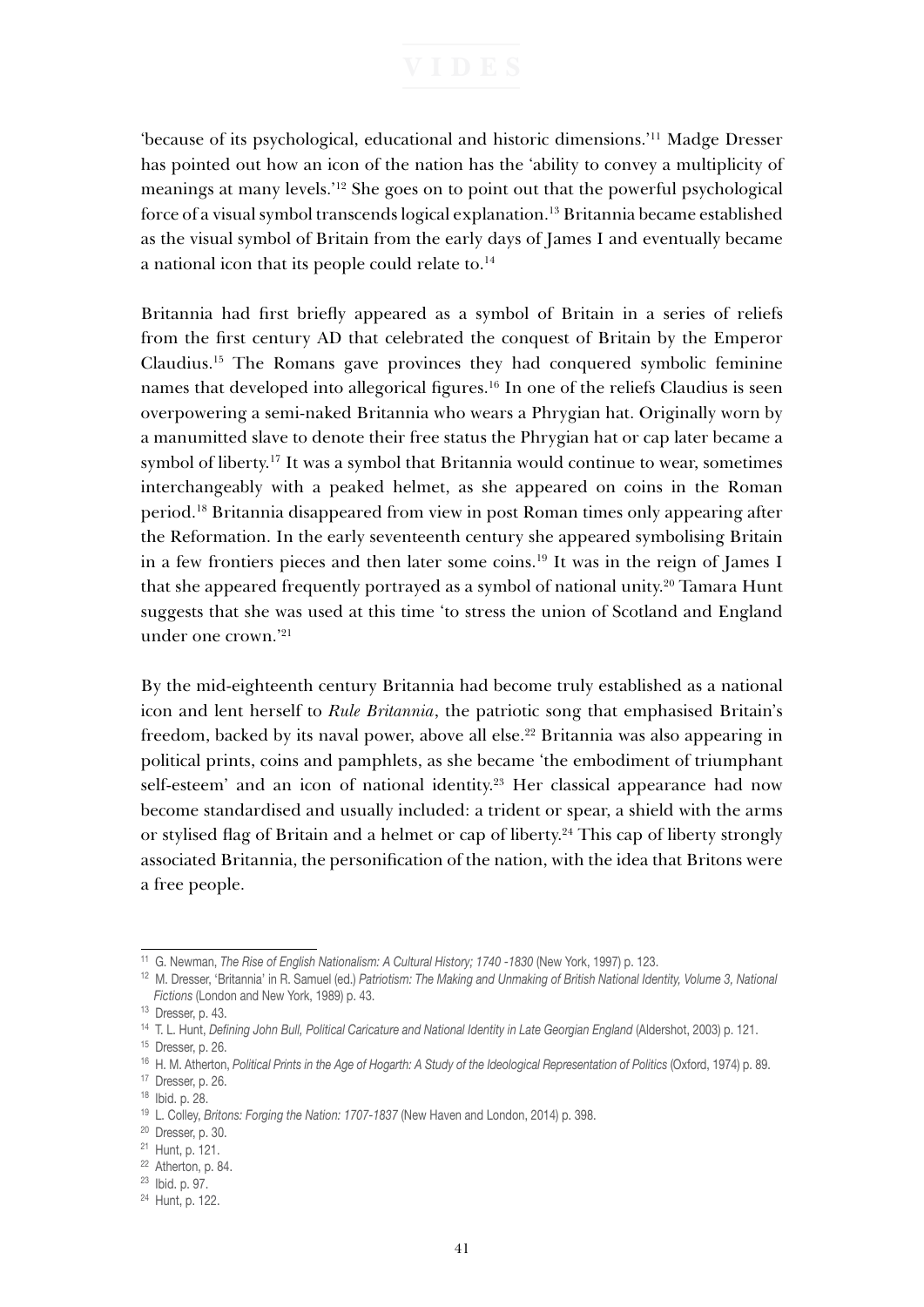Thomas Rowlandson takes the connection between Britannia and liberty further in his political print, *The Contrast 1792. British Liberty. French liberty. Which is best?* (Figure 1).



Figure 1: Thomas Rowlandson, *The Contrast 1792. British Liberty. French liberty. Which is best?* 1792, 27.1 × 37.1 cm, Hand-coloured etching, British Museum, London.

In the two medallions entitled 'British Liberty' and 'French Liberty' a seated, dignified Britannia is shown opposite her French counterpart, a gruesome 'Medusa like' figure.<sup>25</sup> Liberty in feminine form had been elevated to an official icon of the French Republic in August 1792 and her image appeared on currency, engravings and statues. British caricaturists were quick to adopt Liberty as an emblem of France and Britannia was the obvious parallel.26 In her right hand Britannia holds Magna Charta, 'the original guarantee of the nation's liberties' and also a symbol of the law that underpinned the Briton's freedom from tyranny.27 On her left hand are the equally balanced scales of justice. Perhaps the most telling part of this figure is that Rowlandson does not simply adorn Britannia with a Phrygian cap but places it on her staff almost as if she had taken it from her French counterpart.

In contrast 'French Liberty' is a medusa-like hag with writhing serpents for her hair and girdle. In direct contrast to the seated and majestic Britannia, this fury runs madly in profile to the left whilst trampling on a decapitated body. Rather than the scales of

<sup>25</sup> D. Donald, *The Age of Caricature: Satirical Prints in the Reign of George 111* (New Haven and London, 1996) p. 152.

<sup>26</sup> Hunt, p. 141.

<sup>27</sup> Atherton, p. 127.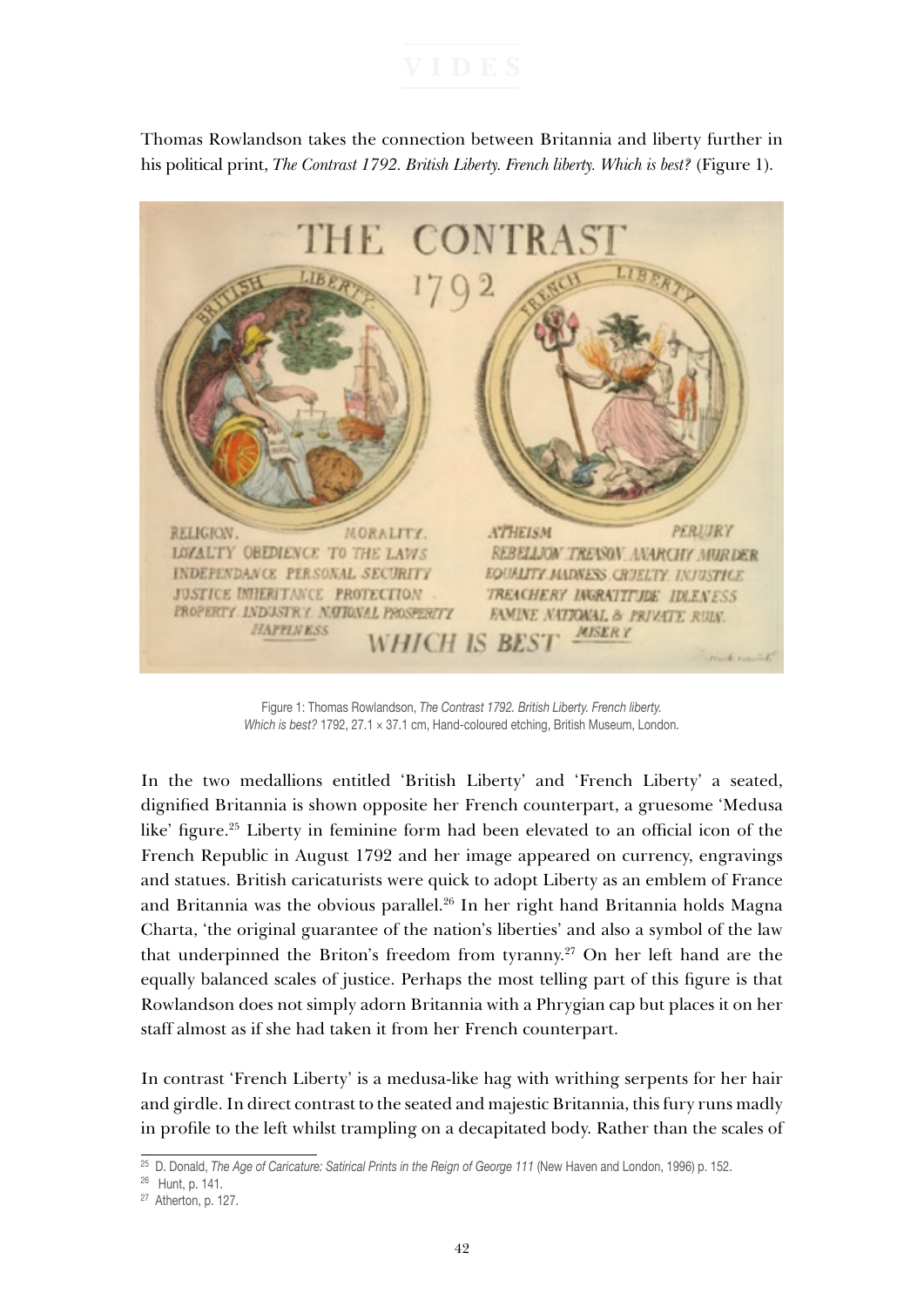justice 'French Liberty' carries the dagger that she has probably used to murder the bleeding corpse that lies at her feet. Whilst Britannia's staff proudly hoists a Phrygian cap, French liberty's trident impales two bleeding hearts and a severed head. In the background, the body that swings from a lamppost represents the chaos unleashed by French liberty. In direct contrast the sturdy old oak tree underneath which Britannia sits, peacefully reposed, represents the stability of British liberty. The lion seated at Britannia's feet and a large British war ship in full sail leave the viewer in little doubt of the power that defends Britannia's liberty.

Rowlandson backs up this powerful visual imagery in a direct response to the French revolutionary's cry of 'Liberté, égalité, fraternité.' In the left hand medallion 'British Liberty' is inscribed in the border and underneath the medallion is an inscription in large letters: 'Religion. Morality. Loyalty Obedience to the Laws Independance Personal Security Justice Inheritance Protection Property. Industry. National Prosperity Happiness.' Underneath the right hand medallion, inscribed 'French liberty,' the inscription is: 'Atheism Perjury Rebellion. Treason. Anarchy Murder Equality. Madness. Cruelty. Injustice Treachery Ingratitude Idleness Famine National & Private Ruin. Misery.' In these two lists Rowlandson directly compares the virtues of British liberty to the dangers of French Liberty. Briton's 'obedience to the laws' that underpins their liberty entitles them to 'independence, personal security' and 'justice.' In stark contrast French 'rebellion' leads to 'anarchy, murder' and 'injustice.' The viewer is invited to choose, 'which is best?' British 'happiness' or French 'misery.'

Perhaps the popularity of the print evidences how its viewers responded to this question. Loyalist associations set up to counter French republicanism ensured it was perhaps one of the 'most widely distributed and recycled' political prints of its time.28 Demands for more copies and its appearance on pottery mugs indicate its evident commercial success. Moreover, political prints like this were one of the few cultural items available to all classes, as César de Saussure a French visitor noted in 1748.29 Rowlandson's print may have affected public opinion but it also reflected it, as artists were well aware of the importance of their works appeal to its potential audience.<sup>30</sup> It seems apparent that the message of *The Contrast 1792. British Liberty. French liberty. Which is best?* struck a chord in the imagination of at least some of the British public at the time.

Like Rowlandson's political print, *Rule Britannia,* also became very popular especially once it was separated from the masque, *Alfred.* The masque's libretto was written by David Mallet and James Thompson and set to music by Thomas Arne. *Alfred* told

<sup>28</sup> Donald, p. 152.

<sup>&</sup>lt;sup>29</sup> C. de Saussure, A foreign view of England in the reigns of George I and George II: The letters of Monsieur Cesar de Saussure  *to his family* (London, 1995) p. 162.

<sup>30</sup> Hunt, p. 17.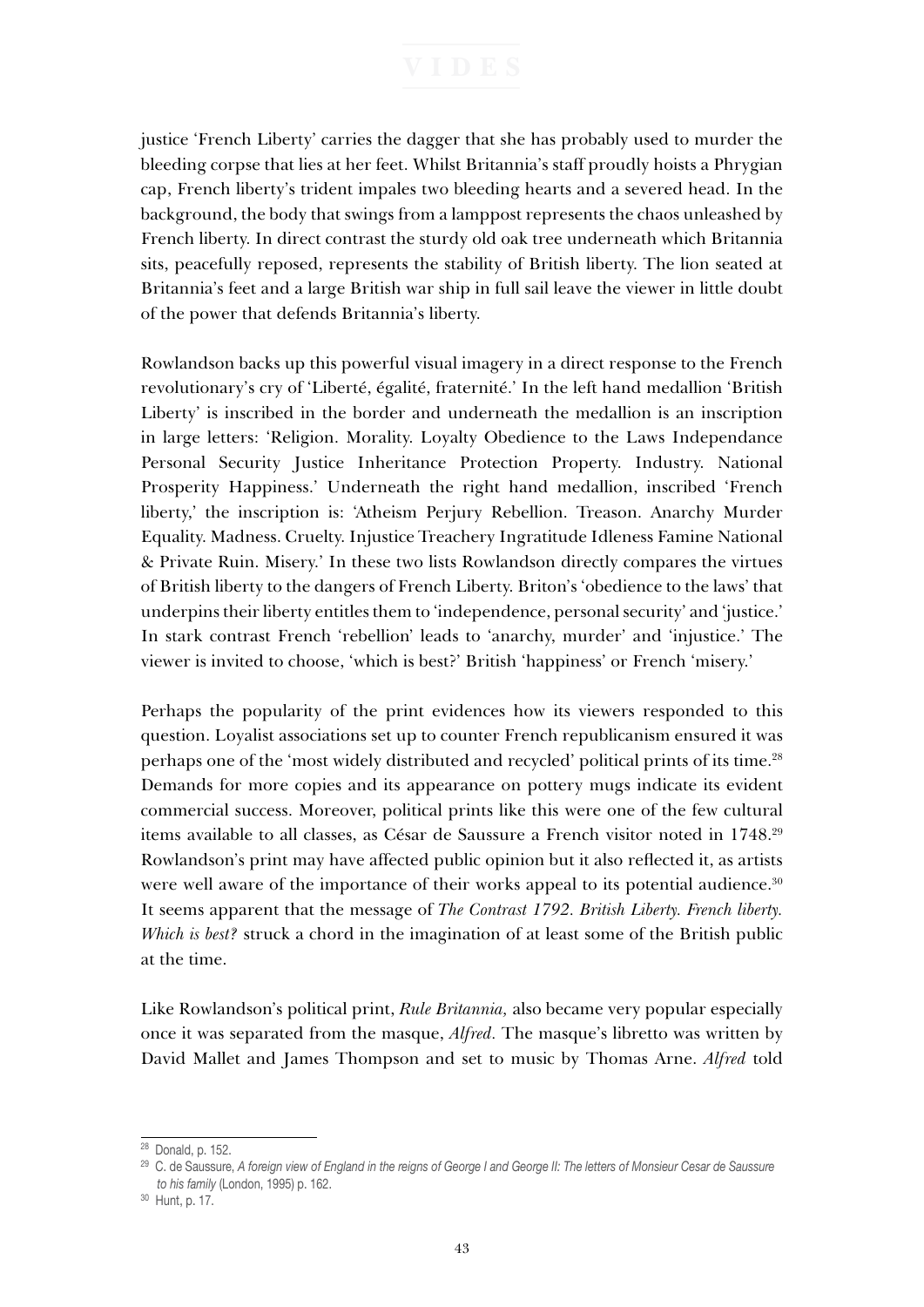the dramatized story of part of the life of King Alfred'.31 It was first performed on 1 August 1740 as part of a private stage production for Frederick, Prince of Wales at his country home at Cliveden.32 Michael Burden has suggested that *Alfred* was a tribute to the future King who had been exiled from court.<sup>33</sup> Much of the plot centers around resistance to a Danish invasion of Britain and *Alfred* contains 'much patriotic material ... of the virtues of Britain and the British people.'34 The Prince of Wales was 'so well pleased' with the whole entertainment he commanded it to be repeated a short time later albeit this time it was affected by rain and had to be completed indoors.<sup>35</sup>

Martha Vandrei has suggested that, 'despite its prominence, few scholars have commented on the significance of *Rule Britannia* in any depth.'36 This is perhaps surprising given that it has been described as 'an important national cultural artifact.'37 In one commentary Tim Blanning points out how the six verses of *Rule Britannia* 'manage to cover all the main characteristic of eighteenth-century British nationalism.'38 The opening stanza sets the nationalistic tone. Britain is not just any old country but one that is divinely ordained, the nation raised from the ocean 'at heavens command.' The declaration that Britain 'shalt flourish great and free' links the concept of liberty to prosperity and the name, 'Great' Britain that had only been established a few decades earlier.

### **Rule Britannia**

When Britain first, at Heaven's command Arose from out the azure main; This was the charter of the land, And guardian angels sang this strain: 'Rule, Britannia! rule the waves: Britons never will be slaves.'

The nations, not so blest as thee, Must, in their turns, to tyrants fall; While thou shalt flourish great and free, The dread and envy of them all. 'Rule, Britannia! rule the waves: Britons never will be slaves.'

<sup>31</sup> M. Burden, *Garrick, Arne and the Masque of King Alfred: a case study in National, Theatrical and Musical Politics* (Lampeter, 1994) p. 2.

<sup>32</sup> T. A. Arne*, Alfred: A Masque* (London, 1981) p. xv.

<sup>33</sup> Burden, p. 10.

<sup>34</sup> Ibid. p. 3.

<sup>&</sup>lt;sup>35</sup> London Daily Post and General Advertiser, 2nd August 1740.<br><sup>36</sup> M. Andrei, 'Britons Strike Home': Politics, Patriotism and Popular Song in British Culture, c.1695-1900, *Historical Research*, Vol. 87. No. 283 (2014) p. 681.

<sup>37</sup> Cox, p. 931.

<sup>38</sup> T. Blanning, 'The Hanoverian Monarchy and the Culture of Representation' in A. Gestrich and M. Schaich, (eds.) *The Hanoverian Succession: Dynastic Politics and Monarchical Culture (London, 2016) p. 144.*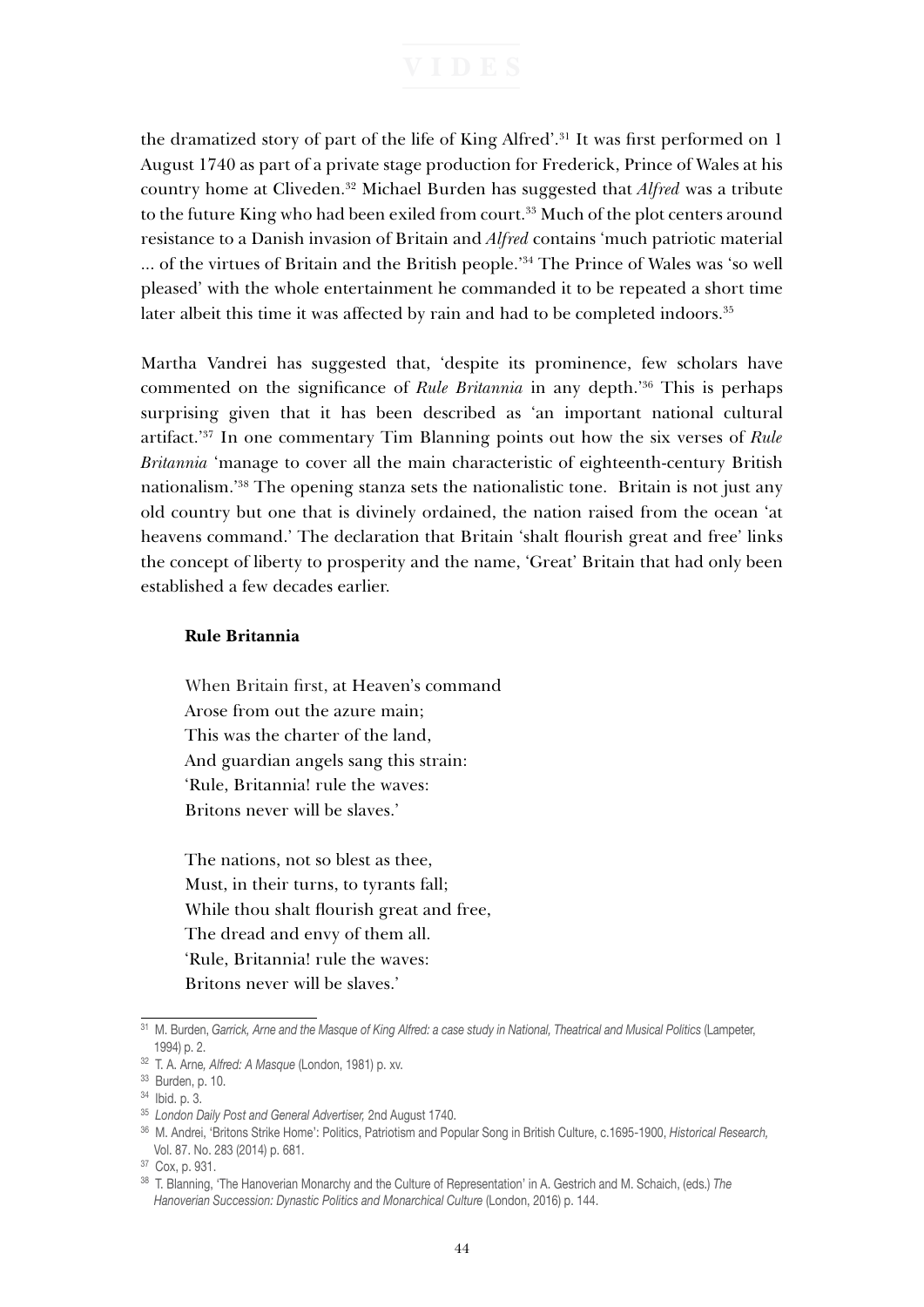Still more majestic shalt thou rise, More dreadful, from each foreign stroke; As the loud blast that tears the skies, Serves but to root thy native oak. 'Rule, Britannia! rule the waves: 'Britons never will be slaves.'

Thee haughty tyrants ne'er shall tame: All their attempts to bend thee down, Will but arouse thy generous flame; But work their woe, and thy renown. 'Rule, Britannia! rule the waves: Britons never will be slaves.'

To thee belongs the rural reign; Thy cities shall with commerce shine: All thine shall be the subject main, And every shore it circles thine. 'Rule, Britannia! rule the waves: Britons never will be slaves.'

The Muses, still with freedom found, Shall to thy happy coast repair; Blest Isle! With matchless beauty crown'd, And manly hearts to guard the fair. 'Rule, Britannia! rule the waves: Britons never will be slaves.'39

In *Rule Britannia* Great Britain is not only free, it will remain uniquely free as other nations, 'not as blest ... must, in their turns, to tyrants fall.' The 'haughty tyrants' of France or Spain will 'envy' Britain but they will also fear her. Their attempts to try and 'tame' Britannia will fail and her unflinching opposition to continental despotism will prevail.40 At the time *Rule Britannia* was written, Spanish attempts at taming Britain had led to war, partly as a result of the severing of Captain Jenkins' ear, so references to tyrants overseas dreading Britannia's power would have received a very receptive audience. Moreover, *Rule Britannia* warns these continental tyrants that any attack on Britain would merely make its power even more terrifying and only improve the nation's fighting 'renown.' 'Foreign strokes' from tyrants overseas will not weaken Britain, but rather aid her 'majestic' rise to glory.

<sup>39</sup> J. L. Robertson (ed.) *The Complete Poetical Works of James Thompson* (Oxford, 1908) p. 420.

<sup>40</sup> Robertson (ed.) p. 144.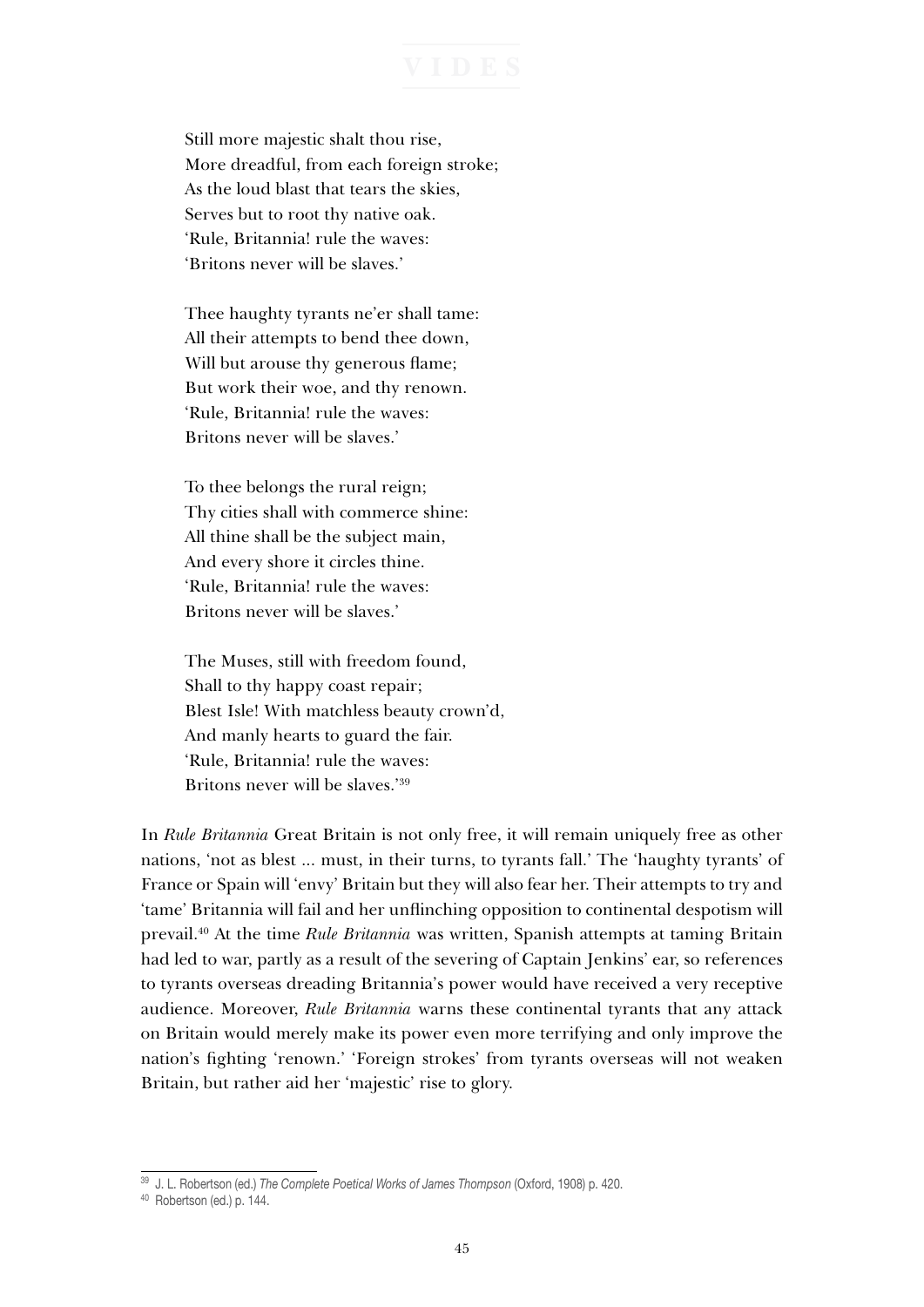The Great Britain of *Rule Britannia* is eulogized as a beautiful, prosperous and 'happy' place to live. The fledgling nation will become home to the 'Muses,' those libertyloving women of Greek mythology. These 'deities of poetry, literature, music, and dance,' and later also of, 'all intellectual pursuits,' will ensure the nation's cultural predominance.41 Their home will be unrivalled for its beauty and as such, a 'blest' isle!' an allusion to the Blessed Isles (Fortunatae Insulae) of ancient Greece. The new nation will also be prosperous, as commerce 'shines' in its cities, and its agriculture flourishes. However, it will not be content to simply stay at home and defend itself from foreign tyranny. In his use of quotation marks around the last two stanzas of each verse Thompson is quoting Britain's guardian angels who urge Britannia to, 'rule the waves.' In this penultimate stanza of each verse, it is these angels of heaven who exhort the newly formed island to its ordained role as a thalassocracy. The angels then go on to sing the stirring mantra, 'Britons never will be slaves,' that ends each verse.

Although they are from different genres there are striking similarities in the song *Rule Britannia* and the political print *The Contrast, 1792, British Liberty, French Liberty, Which is best?* Foremost amongst these is the emphasis on liberty as a key element of British national identity. Britannia as the embodiment of the nation is heard in the song and seen in the political print. In the song Britain's guardian angels constantly reiterate the mantra that Britons will 'never be slaves' whilst in the print, Britannia holds the charter that guarantees its people's liberty. Both the song and the political print strongly emphasize that Britain's liberty is backed by its naval power. The 'native oak' that cannot be moved by 'foreign strokes' in the song, is the same oak tree under whose branches Britannia sits serenely, but defiantly, in the print. Both pieces emphasize the benefits of British liberty; the song in boasting how commerce shines in this 'blest isle.' the print with its long list of positive benefits including 'prosperity' resulting in 'happiness,' The print's classically dressed Britannia contrasts with the allusions to the classical Muses in the song. By rooting Britannia in antiquity each piece confirms the nation's heritage and rightful place in the world.

Although there are strong similarities in the two pieces there are also differences that partly derive from their different genres. Whilst one is meant to be seen the other is more likely to be heard. Moreover, the stirring music of *Rule Britannia* adds an emotional dimension to the piece that has not been considered here and would be worthy of further study. There is also a difference in gender relationships in each piece. In the song, Britain's 'manly hearts' will guard its 'fair' maidens, whilst in contrast in the print there are no visible men other than the two corpses that have been respectively hung and decapitated by French Liberty. However, perhaps the most significant difference in these two representations of British national identity is in their reception. The song's easily remembered lyrics and tune invite the reader (or listener) to participate, especially in the last two stanzas of each verse. In this way

<sup>41</sup> M. Carey, et al., (ed.'s) *The Oxford Classical Dictionary* (Oxford, 1949) p. 583.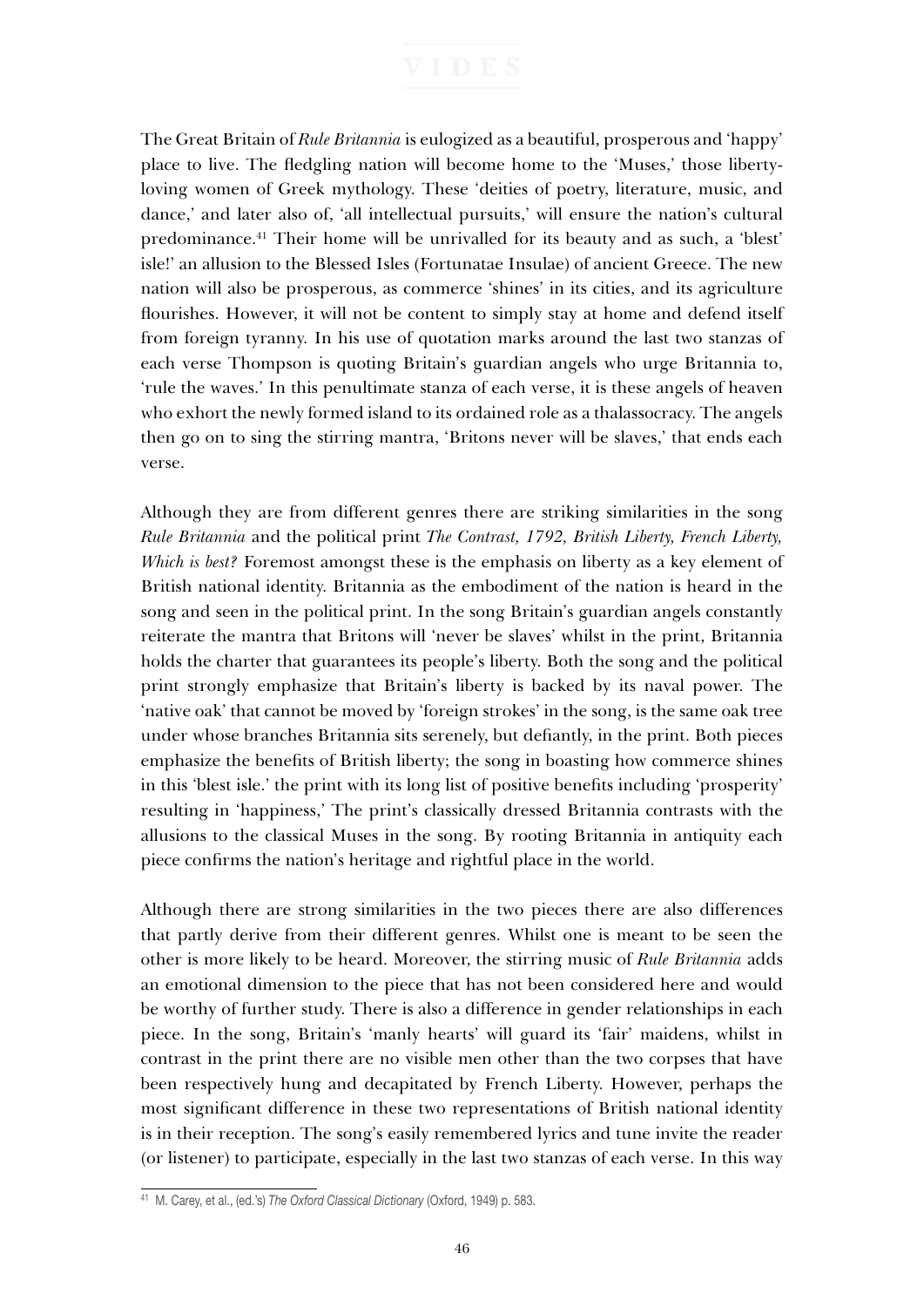the reader, or audience are participating in reiterating mantras of British national identity that were written in 1740, but seem to be just as relevant when performed today. The audience participation in *Rule Britannia* in contemporary times can be seen in a clip from the Last Night of The Proms that is televised annually live from Britain's Royal Albert Hall. In this 2010 performance soprano Renée Fleming sings verses one, two and six.42

*The Contrast, 1792, British Liberty, French Liberty, Which is best?* offers us a tantalizing glimpse, a snapshot, into the mood of the period. In contrast *Rule Britannia* did not remain in the eighteenth century but went on to become even more popular and a long-standing British patriotic song. Britannia too is still with us today, for example, on the 2015 two pound coin. Each piece offers some insights into the ways in which notions of national identify are developed. Moreover, the popularity of each work emphasizes how, in their own different ways, they struck a chord in the way Britons saw themselves at the time. The enduring appeal of Britannia, as an icon of national identity, and *Rule Britannia* as the nation's most popular patriotic song continue unabated. They are as much a marker of British national identity today as they were in the eighteenth century. What being British means will continue to resonate within the discourse of national identity that frames Britain's uneasy post-Brexit relationship with the rest of Europe**.** 

<sup>42</sup> Thomas Arne, *Rule Britannia,* Renée Fleming sings Rule Britannia - Last Night of the Proms 2010' <https://www.youtube.com/ watch?v=Wa3EYcVxboQ> [accessed 21 Feb 2017].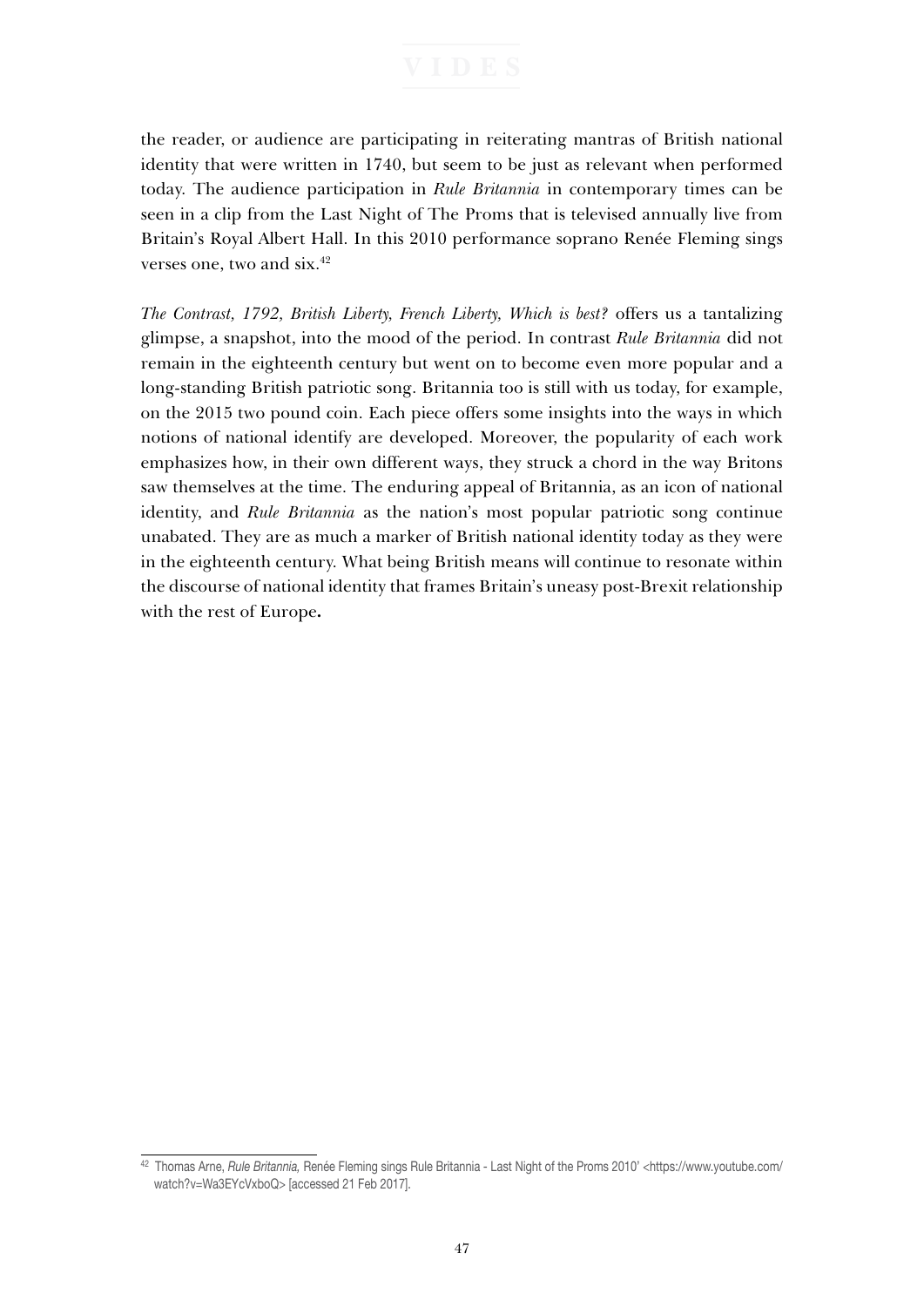# Bibliography:

### **Primary sources:**

De Saussure, C., *A foreign view of England in the reigns of George I and George II: The letters of Monsieur Cesar de Saussure to his family* (London, 1995).

Thomas Arne, *Rule Britannia*, Renée Fleming sings Rule Britannia - Last Night of the Proms 2010' <https://www.youtube.com/watch?v=Wa3EYcVxboQ> [accessed 21 Feb 2017].

Thomas Rowlandson, *The Contrast 1792. British Liberty. French liberty. Which is best? 1792*, 27.1 × 37.1 cm, Hand-coloured etching, British Museum, London.

### **Printed secondary sources:**

Anderson, B., *Imagined Communities: Reflections on the Spread of Nationalism* (London, 1985).

Andrei, M., 'Britons Strike Home': Politics, Patriotism and Popular Song in British Culture, c.1695-1900,' *Historical Research* Vol. 87. No. 283 (2014) pp. 679-702. Arne, T. A., *Alfred: A Masque* (London, 1981).

Armitage, D., *The Ideological Origins of The British Empire* (Cambridge, 2000).

Atherton, H. M., *Political Prints in the Age of Hogarth: A Study of the Ideological Representation of Politics* (Oxford, 1974).

Breuilly, J., *Oxford Handbook of the History of Nationalism* (Oxford, 2013).

Burden, M., *Garrick, Arne and the Masque of King Alfred: a case study in National, Theatrical and Musical Politics* (Lampeter, 1994).

Calhoun, C., *Nationalism* (London, 1997).

Cameron, K., *National Identity* (Oxford, 1994).

\_\_\_\_\_\_\_\_\_\_\_\_ *The Nation: Myth or Reality* (Oxford, 1994).

Carey, M. (ed.'s.) et al., *The Oxford Classical Dictionary* (Oxford, 1949).